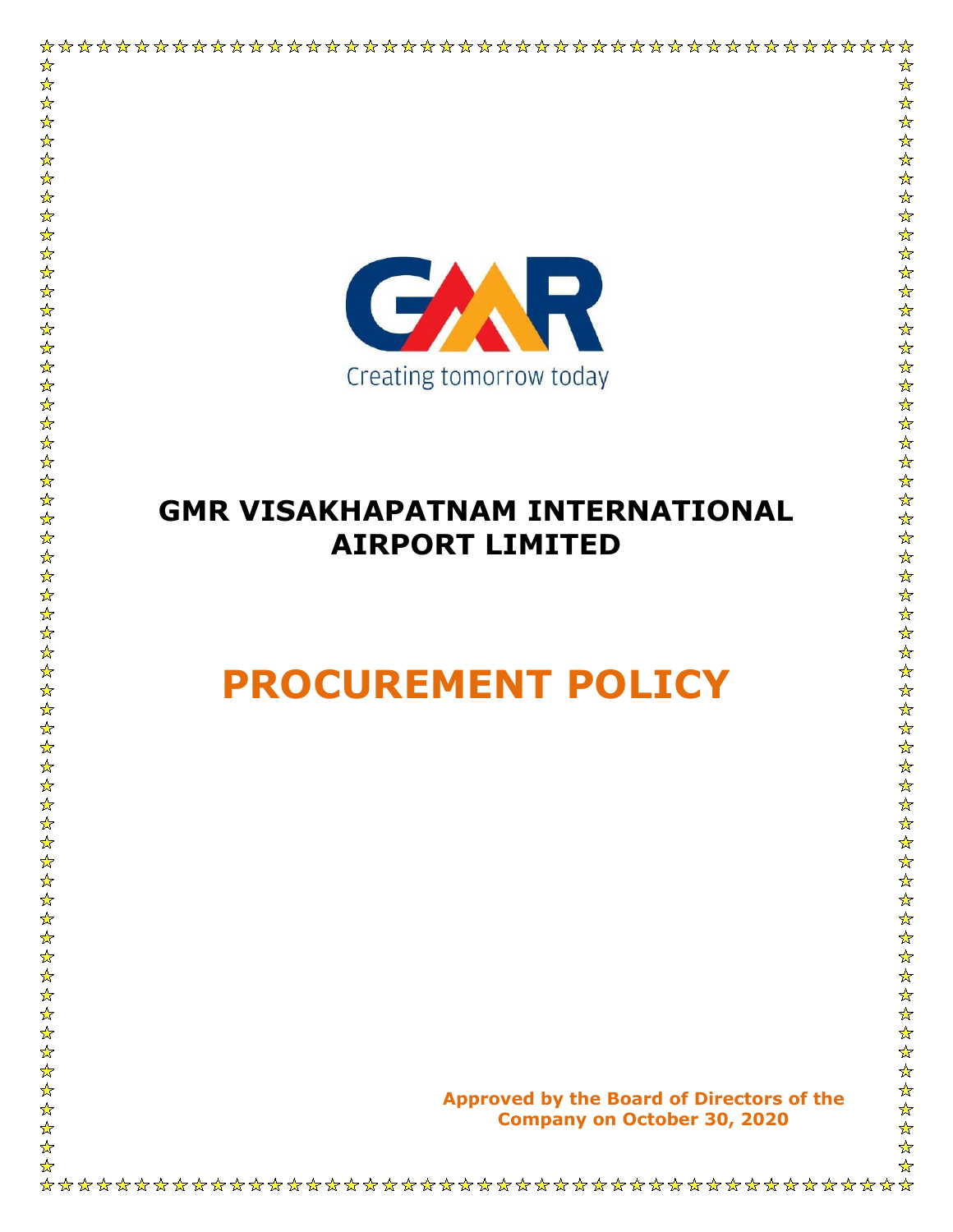#### ☆ **POLICY FOR PROCUREMENT OF GOODS AND SERVICES 1.0 Objective** GVIAL undertakes that it will procure goods & services for construction & operation of its airport via entering into contracts in a fair, transparent & efficient manner and without any undue favour or discrimination in this behalf. In order to achieve this objective, GVIAL has framed this policy specifying the principles/procedures/processes that it will follow in awarding the contracts for procurement of such goods, works & services. The word "services" used in the context includes sub-leasing, sub-licensing, grant or allocation of any space, building, rights or privileges to private entities. **2.0 Principles** Following principles will be followed while entering into any contract for procurement of goods & services: (a) Will specify requirements in terms of technical, commercial and financial qualification requirements, including quantity, type, quality & standards of goods and/or services, as appropriate; (b) Proposals will be invited from relevant parties in a fair and transparent manner; (c) Selected proposal will meet the requirements as specified in the specifications/requirements; (d) Selection will be based on an appropriate techno-commercial evaluation. **3.0 Guidelines for Procurement of Goods & Services 3.1 Procurement of Goods & Services from Third Parties or Non-related Parties:** Tendering procedures for goods and services for shall be as under: Ъе **No Contract Procurement** Evaluation & Authorization will be **Method Typical Goods & Services Valueup to** Evaluation & Authorization will Goods & services necessary  $\pmb{\mathsf{\omega}}$ carried out as per the carried out as per the<br>approved DOP 01 Rs. 10 Lakhs Direct Purchase forday-to-day business requirements approved DOP  $02 \begin{array}{|c|c|} Rs. 2 Cr. \end{array}$  Single/Limited IT eqpt./ proprietary Tender items/Advisoryservices etc. Limited / Construction /Equipment/ Pre-qualified  $03$  Rs. 25 Cr. **Services** Tender Beyond Rs. Open Competitive 25 Cr.(In an Biddingby means Construction /Equipment/ 04 accounting of e-tendering Servicesyear)  $\frac{1}{\sqrt{2}}$